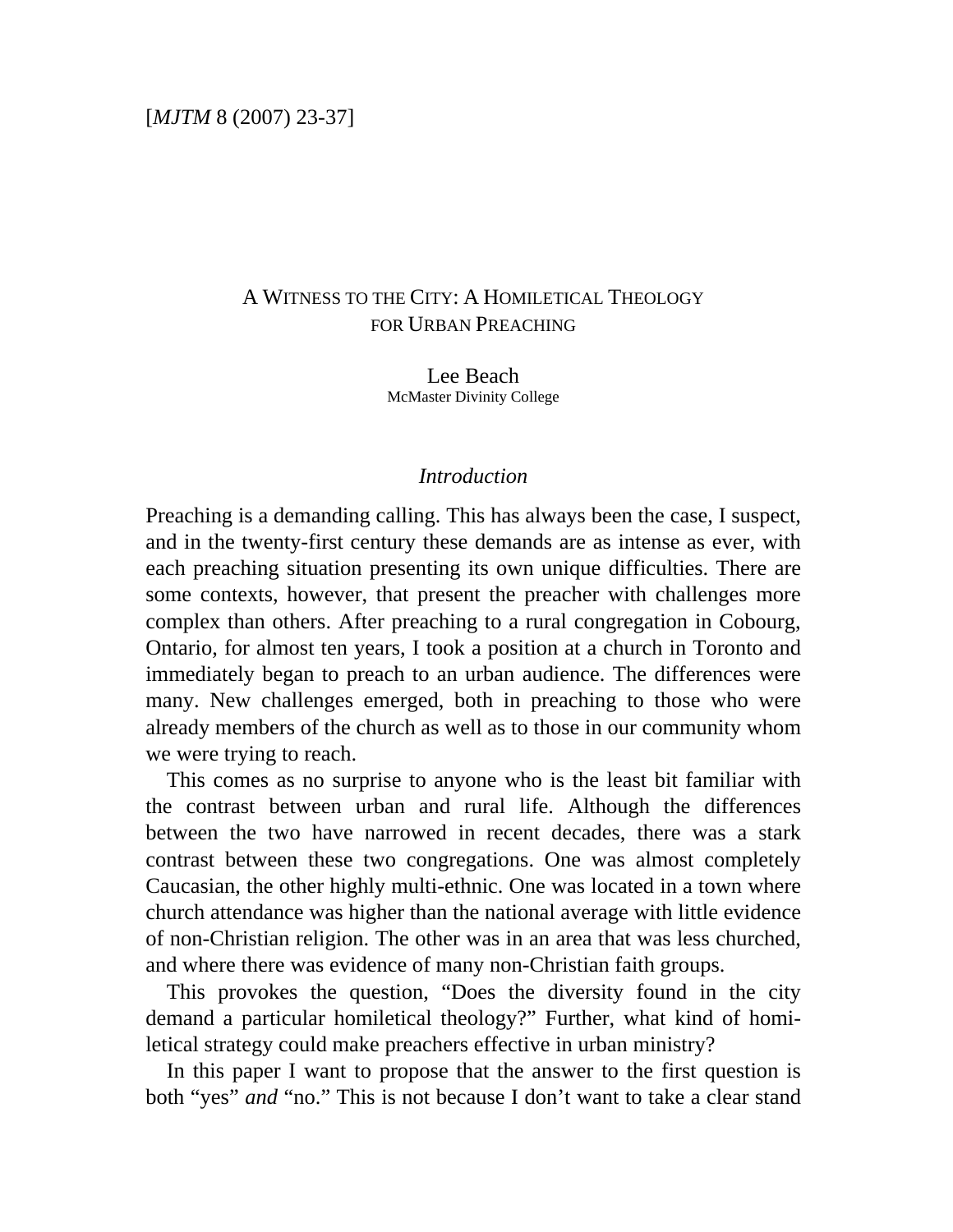(I say defensively, trying to convince myself!) We should recognize that the homiletical strategy necessary for urban preaching is much like any preaching strategy that tries to address the postmodern culture in which we work. But I want to emphasize that in preaching to an urban Canadian audience, there are dynamics in play that make the kind of strategy I want to present here even more important. Urban preaching heightens the demand for a specific homiletical theology. If we are called to preach in the city, our approach must take into account the realities of Canadian urban life. If it does not, we may weaken our long-term effectiveness.

#### 1. *A Glimpse at Rural and Urban Canada*

 While this paper does not intend to present a detailed comparison of differences between rural and urban areas, it is useful to consider comparisons in some key areas in order to appreciate the need for a homiletical strategy attuned to the demands of urban Canada.

 The following statistics, while rudimentary, illustrate significant differences between urban and rural populations across the country.<sup>[1](#page-1-0)</sup>

|                              | Toronto           | Cobourg        |
|------------------------------|-------------------|----------------|
| Population                   | 2,481,494         | 17,170         |
| Ethnicity                    |                   |                |
| Born in Canada               | 48.3% (1,198,815) | 86.7% (14,890) |
| Foreign Born                 | 48.9% (1,214,630) | 10.8% (1,855)  |
| Religion                     |                   |                |
| <b>Non-Christian Faiths</b>  | 19.5% (485,400)   | $0.7\%$ (125)  |
| No Religious Beliefs         | 18.6% (463,165)   | 16.5% (2,850)  |
| <b>Education: University</b> |                   |                |
| Degree                       |                   |                |
| Age 20-34                    | 36.4%             | 14.6%          |
| Age 35-44                    | 36.3%             | 15.9%          |
| Age 45-64                    | 29.6%             | 16.2%          |

#### Ontario

<span id="page-1-0"></span> 1. These statistics are taken from the 2001 Canadian Census accessed at http:// www12.statcan.ca/english/Profil01/CP01/.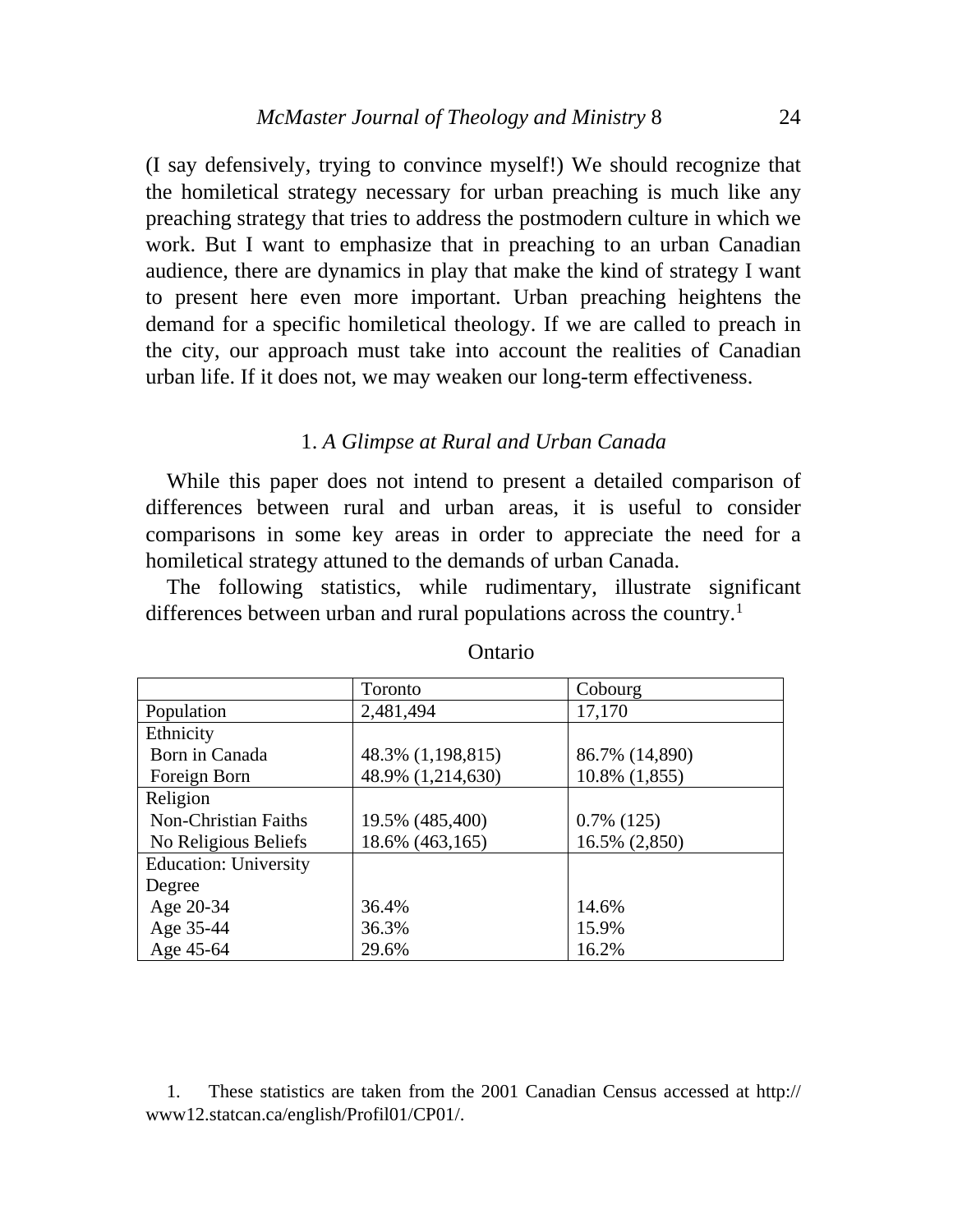|                              | Edmonton        | <b>Brooks</b>  |
|------------------------------|-----------------|----------------|
| Population                   | 666,104         | 11,604         |
| Ethnicity                    |                 |                |
| Born in Canada               | 76.3% (508,830) | 90.1% (10,460) |
| Foreign Born                 | 21.5% (143,335) | 8.0% (930)     |
| Religion                     |                 |                |
| <b>Non-Christian Faiths</b>  | 8.4% (56,000)   | 2.5% (295)     |
| No Religious Beliefs         | 24.0% (160,150) | 22.4% (2,610)  |
| <b>Education: University</b> |                 |                |
| Degree                       |                 |                |
| Age 20-34                    | 22.9%           | 8.7%           |
| Age 35-44                    | 21.93%          | 8.5%           |
| Age 45-64                    | 24.1%           | 10.0%          |

### British Columbia

|                              | Vancouver       | Cranbrook      |
|------------------------------|-----------------|----------------|
| Population                   | 545,671         | 18,476         |
| Ethnicity                    |                 |                |
| Born in Canada               | 51.2% (279,510) | 90.5% (16,735) |
| Foreign Born                 | 45.3% (247,635) | 8.0% (1,485)   |
| Religion                     |                 |                |
| Non-Christian Faiths         | 15.1% (82,500)  | $0.8\%$ (165)  |
| No Religious Beliefs         | 41.7% (227,925) | 29.9% (5,525)  |
| <b>Education: University</b> |                 |                |
| Degree                       |                 |                |
| Age 20-34                    | 39.7%           | 11.2%          |
| Age 35-44                    | 37.7%           | 11.0%          |
| Age 45-64                    | 33.0%           | 14.7%          |

This brief comparison of urban–rural demographics reveals at least three key differences between urban populations and rural ones that certainly should have an effect on our approach to preaching. First, the number of people born outside Canada, often from non-anglo ethnic groups, is much larger in urban areas. This is true throughout Canada. Nine of Canada's ten largest cities have immigrant populations of 16% or higher (Quebec City is the only exception with less than  $5\%$ ).<sup>[2](#page-2-0)</sup> Of those who immigrated to

<span id="page-2-0"></span> 2. Eric Fong, "Immigration and the City," in Harry H. Hiller (ed.), *Urban Canada: Sociological Perspectives* (Don Mills, ON: Oxford University Press, 2005), pp. 117-37 (122).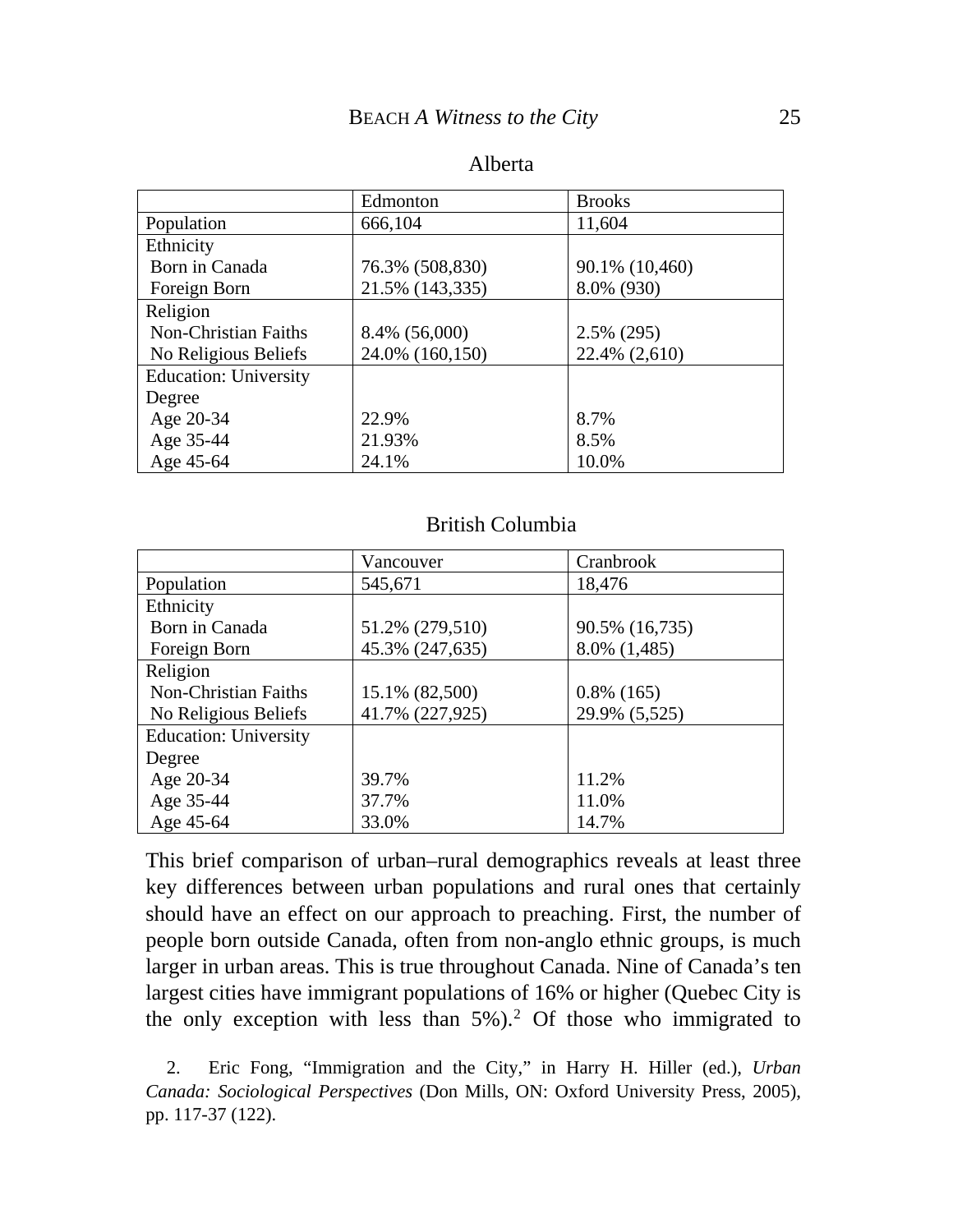Canada between 1991 and 2001, 88% settled in one of Canada's five largest cities.<sup>[3](#page-3-0)</sup> Secondly, many new Canadians bring their faith traditions with them, and continue to practice them in their new land. Because most immigrants stay in the city, there are more adherents of non-Christian religions in the city than in rural settings. Thirdly, educational levels are much higher in Canadian cities than in rural areas. This may reflect the number and kind of employment opportunities available in the city as opposed to rural areas. Of course, many other issues that flavour urban ministry could be considered, such as fluidity of the population and con-centrated poverty and crime, just to name a few.<sup>[4](#page-3-1)</sup>

 These sociological realities of the urban setting, combined with the prevailing postmodern ethos of Canadian culture in general, where metanarratives are treated with suspicion, and authoritarian voices are shunned as untrustworthy, calls for a homiletical approach that meets these challenges. Contextualization is a historic practice of the Christian church and is essential to its missional nature. Preaching in the Canadian urban context demands a contextualized homiletic. So we turn to the question: how can preachers faithfully proclaim the gospel in the context of the postmodernism and cultural diversity of our major cities?

#### 2. *A Homiletical Theology for Urban Preaching*

#### a. *Situating our Context*

 It goes without saying that our context is not that of John Calvin in Geneva, where he preached to a society that was Christian in its official commitments and where heresy was not just doctrinal deviation but a threat to civil order. The community shared the preacher's foundational ideals and values. There was a certain homogeneity in the culture. People had a reasonable level of biblical knowledge and an appreciation for

<span id="page-3-0"></span> 3. Fong, "Immigration and the City," p. 121. These cities are Toronto, Montreal, Vancouver, Ottawa–Gatineau, and Calgary.

<span id="page-3-1"></span> 4. See Larry S. Bourne, "Urban Canada in Transition to the Twenty-First Century: Trends, Issues, and Visions," in Trudi Bunting and Pierre Filion (eds.), *Canadian Cities in Transition: The Twenty-First Century* (Don Mills, ON: Oxford University Press, 2000), pp. 26-51.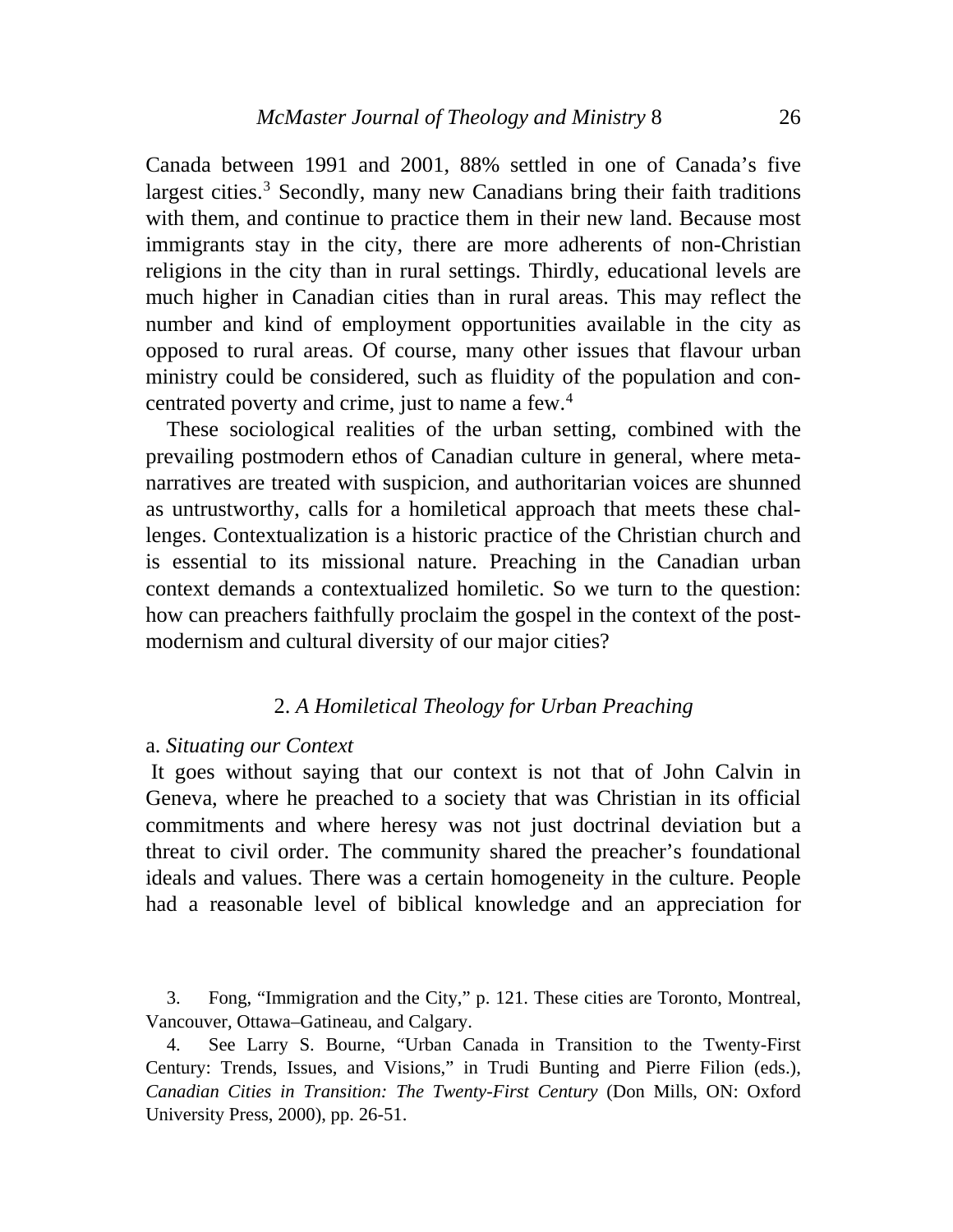common symbols and images.<sup>[5](#page-4-0)</sup> This allowed the renowned theologian and preacher to speak with the assumption that the preaching office has an inherent authority. The preacher's words were given respect; they were to be trusted. Preachers in a Canadian setting do not have such a luxury, especially in the urban setting.

Old Testament scholar and homiletician, Walter Brueggemann, writes,

There was a time, perhaps 250 years ago, when a Christian preacher could count on the shared premises of the listening community, reflective of a large theological consensus. There was a time, when the *assumption of God* completely dominated Western imagination, and the holy Catholic Church roughly uttered the shared consensus of all parties. That consensus was rough and perhaps not very healthy, but at least the preacher could work from it.<sup>[6](#page-4-1)</sup>

 This situation may have been an anomaly as opposed to the norm, but it certainly presents a great contrast to our day. With the lack of anything close to a Christian cultural consensus in Canada, our situation may be more like that of ancient Israel when they were in exile in Babylonia. They lived in a culture that marginalized and even rejected their God and his laws.

 This is not to equate our experience with the horrors of displacement experienced by the people of Judah in 587 BCE, but it is to assert that exile is not merely geographic. As Brueggemann says, "Exile is not primarily geographical, but it is social, moral and cultural."[7](#page-4-2) Exile is, in its very essence, living away from home. This is at the heart of Christian faith, as we live away from our ultimate eschatological home. We experience exile now as we understand ourselves to be a distinct people: a people called by God to be *his* people, a people who see the world in a different way, who are defined by a relationship with the God we understand to be supreme, who seek to live our lives in a way that is consistent with this belief, often in ways very different from those of the dominant culture. That is why the

<span id="page-4-0"></span> 5. See John H. Leith, "Calvin's Doctrine of the Proclamation of the Word and its Significance for Today," in Timothy George (ed.), *John Calvin and the Church*  (Louisville, KY: Westminster / John Knox Press, 1990), pp. 206-29.

<span id="page-4-1"></span> 6. Walter Brueggemann, *Deep Memory, Exuberant Hope: Contested Truth in a Post-Christian World* (Minneapolis: Fortress Press, 2000), p. 1.

<span id="page-4-2"></span> 7. Walter Brueggemann, *Cadences of Home: Preaching among Exiles* (Louisville, KY: Westminster / John Knox Press, 1997), p. 2.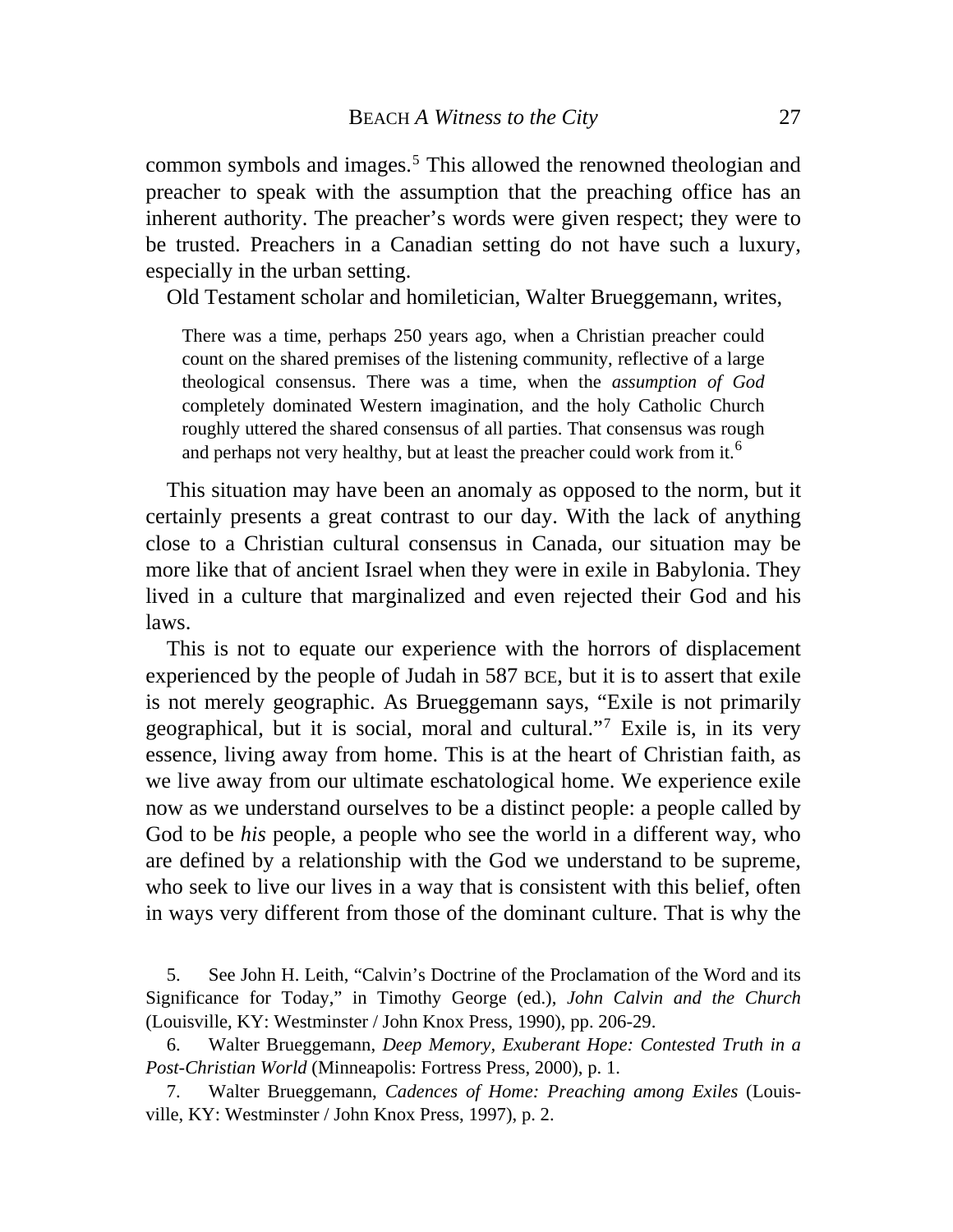authors of the New Testament refer to the church as "strangers and aliens" in the world (Jas 1:1; 1 Pet. 1:1). Such is exile.

 For Calvin, and maybe for former generations of Canadians, exile was less intense. The church had a form of cultural power that came about as a result of the strength of both the Catholic and Protestant movements. The general Christian consensus that was latent in Canadian culture in the early part of the twentieth century made the church's "exile" comfortable.[8](#page-5-0) The shifting sands of postmodern culture and the changing landscape of urban settings have made it far less comfortable.

 The dramatic changes in the Canadian social landscape over the last 30 years have radically repositioned the church in our society. This is not to lay blame or even to lament this loss too loudly. It is not to blame new Canadians for coming to this land they now call home, and in which they have every right to celebrate their culture and practice their faith. To hastily decry our current cultural context is to overlook aspects of postmodern thought and society that give hope for cultural renewal. It is, however, essential that we recognize the displacement.

#### b. *Testimony as Homiletical Method*

If we do not recognize the cultural transitions and the results they have generated, we are ill-equipped for ministry in this culture. If, indeed, exile is a useful motif for the church's self understanding, it is clear that we need a homiletical theology that is able to address such realities. Stepping into this void, Brueggemann sees "testimony" as an extremely viable homiletical tool. He understands testimony, which was at the heart of ancient Israel's practice while in exile, as the way forward in an increaseingly uninterested (at best) and hostile (at worst) culture. He writes,

The genre of *testimony* (as bid for assent), rather than *proclamation* (on assumption of universal consensus), is how ancient Israel proceeded to claim truth in a like situation. It is how we might, I suggest, rethink the sermon.<sup>[9](#page-5-1)</sup>

<span id="page-5-0"></span> 8. See Nancy Christie and Michael Gauvreau, *A Full-Orbed Christianity: The Protestant Churches and Social Welfare in Canada, 1900–1940* (Montreal: McGill – Queens University Press, 1996). The authors outline the significant influence of the church on Canadian culture during the first half of the last century.

<span id="page-5-1"></span>9. Brueggemann, *Deep Memory,* p. 19.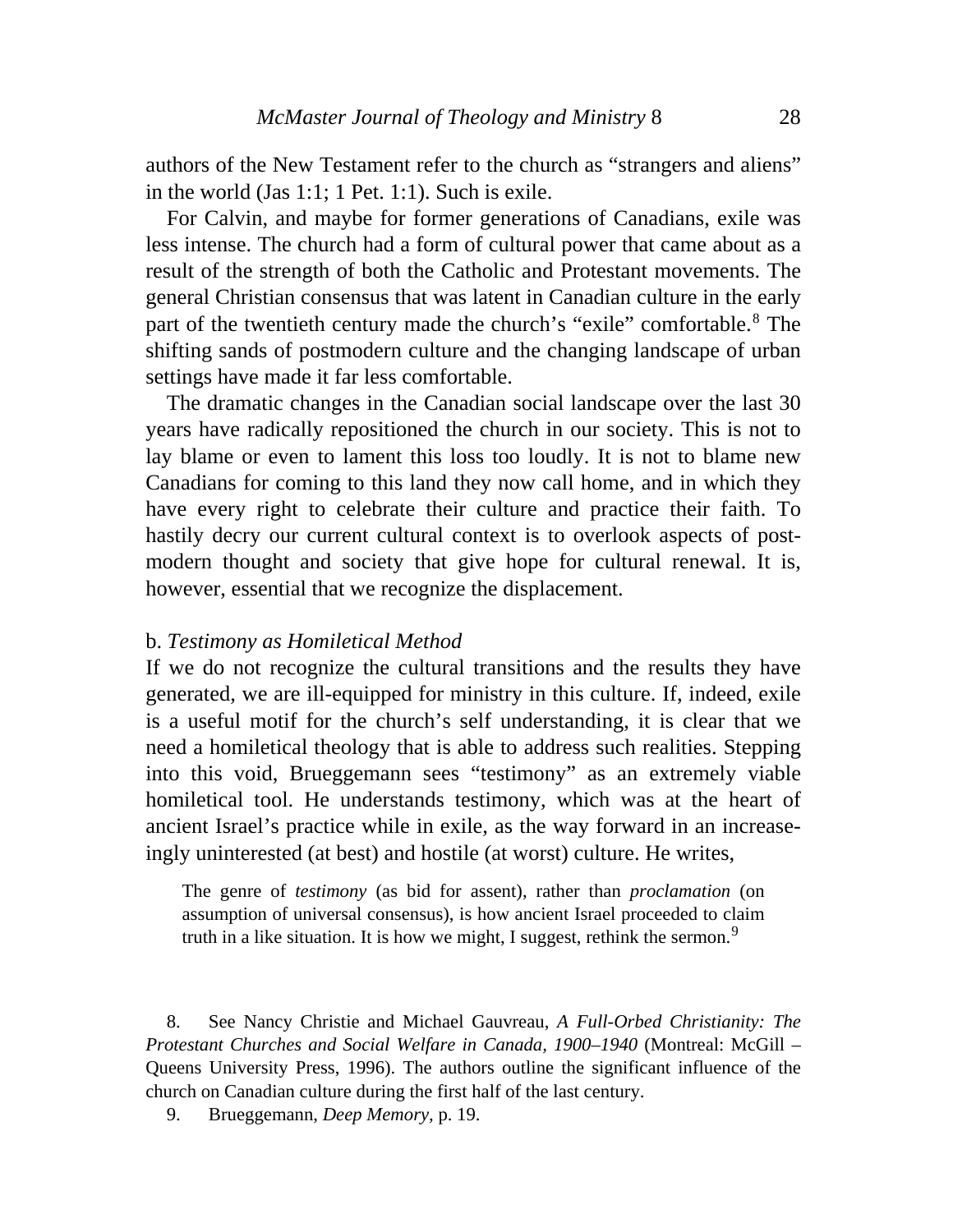Brueggemann provides a careful study of numerous Old Testament texts and their speech constructions to argue his case for the appropriateness of this motif.[10](#page-6-0) He contends that testimony provides an alternate mode of knowledge. It need be no less certain, though it may lack the positivistic objectivism of former models and ways of knowing.<sup>[11](#page-6-1)</sup> Of particular note is the role of Second Isaiah, who most fully embodies the attempt to testify about Yahweh and his ways while in the midst of Babylonian captivity, where Israel's truth claims were marginalized and their legitimacy questioned not only by the dominant culture but also by those belonging to the exiled community. Deutero-Isaiah offers a subversive testimony to his people that Yahweh reigns and hope is alive (Isa. 40:10-11; 41:10) and that Israel still has a crucial role to play among the nations (52:7-10). This occurs in the midst of the powerlessness of captivity in a foreign land, the desolation of the cherished temple, the sacking of Jerusalem and the seeming end of the Davidic monarchy. In this context, Isaiah's speech is a "counter testimony," a word that offers a different vision of reality, one that is rooted in God-given hope and calls for a subversive certainty that believes God will bring about Israel's restoration despite all the surrounding evidence to the contrary.

exilic context, is once again necessary. The postmodern milieu of twenty-first-century Canadian life, particularly in our pluralized cities, calls for an equally bold and even subversive truth-speech. It calls for a truth "from below" in the face of a "stronger truth" that is hegemonic.<sup>[12](#page-6-2)</sup> Thus, for Brueggemann, the paradigm of testimony, used so effectively by the ancient prophet in an

#### c. *The Courtroom as Metaphor*

Brueggemann's use of the courtroom analogy shows what he means by testimony. He posits that in the court, those summoned to be witnesses come to tell what they know. Their claims are not loud, arrogant or

<span id="page-6-0"></span> 10. Brueggemann, *Deep Memory*, p. 19. Indeed the whole of Brueggemann's project is founded upon this testimony motif.

<span id="page-6-2"></span><span id="page-6-1"></span> 11. Brueggemann, *Deep Memory,* p. 19. See p. 119 n. 6, where Brueggemann acknowledges the helpfulness of C.A.J. Coady, *Testimony: A Philosophical Study* (Oxford: Clarendon Press, 1992).

12. Brueggemann, *Deep Memory,* p. 21.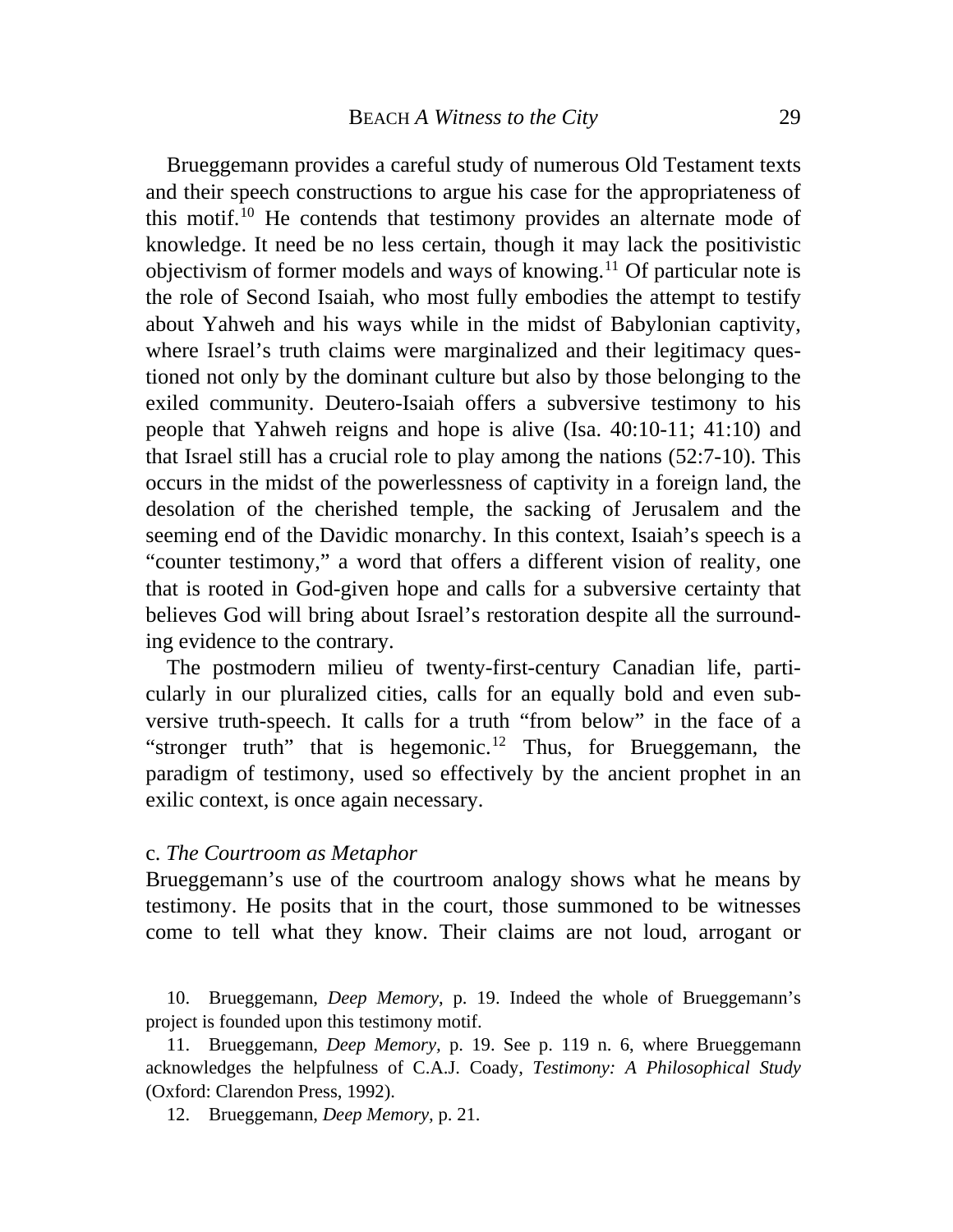sweeping. They are modest, but can most certainly be powerful and compelling. Making these claims usually calls for courage on the part of the speakers. Their claims are local in that they make no grand claim other than that the testimony is about what the witness has seen, heard and experienced. The testimonies are characteristically fragmented as they tell only part of the whole story. But they can be highly persuasive and powerful, having the ability to sway the jury and influence the verdict. Finally, these claims as presented by faithful witnesses are also contested and open to cross-examination and counter-testimony.<sup>[13](#page-7-0)</sup>

 This metaphor, rooted as it is in Israel's exilic life, is offered as the key to understanding faithful speech in an environment where speech about Yahweh is increasingly alternative. Thus, in keeping with the courtroom metaphor, the sermon is relocated from the judge's bench to the witness box.[14](#page-7-1) Put in a historical context, it would be right to understand that Calvin preached from the judge's bench when he mounted his pulpit in Geneva. He spoke from the place of authority, offering binding verdicts that were expected to be followed and accepted. In the courtroom model, today's preacher serves most effectively speaking from the witness stand, as one who is offering testimony to the court. It is speech given as evidence, open to cross-examination and counter-testimony, with the hope that it will persuade the listener that the truth offered is indeed the appropriate way to construe reality.

### d. *Biblical Use of Testimony as a Motif*

Brueggeman illustrates his point with the words of Isa. 43:8-13, where God invites his witnesses into a theological contest between themselves and witnesses to other gods. This is one of several "trial speeches" in Isaiah. These are daring speeches, as they go straight to the nerve center of the Babylonian empire, its religious cult. Isaiah uses the rhetoric of a civil case, where the outcome turns on a claim and its admission or dismissal.[15](#page-7-2)

<span id="page-7-0"></span> 13. Brueggemann, *Deep Memory*, p. 19. See also Walter Brueggeman*, Theology of the Old Testament: Testimony, Dispute, Advocacy* (Minneapolis: Fortress Press, 1997), for a full exploration of the courtroom metaphor.

14. Brueggemann, *Deep Memory,* p. 21.

<span id="page-7-2"></span><span id="page-7-1"></span> 15. Claus Westermann, *Isaiah 40–66* (Philadelphia: Westminster Press, 1969), p. 63.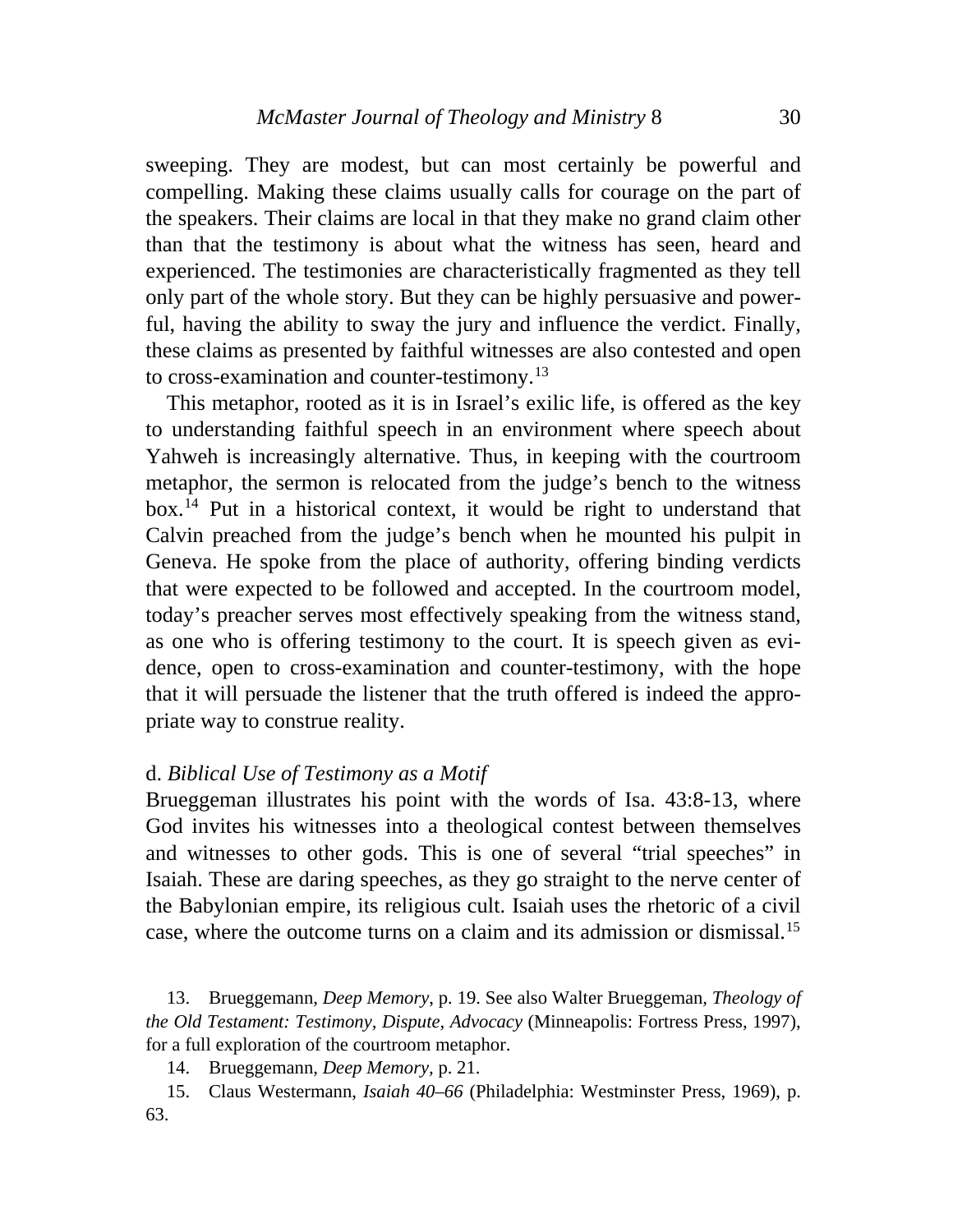Isaiah 43:8-13 signals a change in these speeches, however, as God calls Israel to be his witnesses. Previously, in Isa. 41:1-5 and 21-29, God has spoken as his own witness, but in chapter 43, the Israelites are now called to bear witness and testify on behalf of their God against the witnesses of the foreign gods.

 Isaiah 41–43 includes a summons to the nations to gather and to bring witnesses to justify themselves. In v. 10, the people of Israel are summoned to witness on their God's behalf even though they are referred to as blind and deaf (Isa. 43:8; cf. 42:19; 6:9-10). Nonetheless, they are deemed to be the only ones qualified to give testimony on Yahweh's behalf. Using the courtroom image, he calls them to act faithfully against the claims of those from other nations who try to justify themselves and make a case against God's superiority. The contest is one of truth claims, spoken by witnesses, of which Israel is one. They are to offer their counter-testimony against that of the other nations who testify for their gods. Everything depends upon the witnesses. It is not about convincing proofs, but rather about compelling testimony. It is because Israel is instructed, authorized and empowered by God to tell the assembled nations about the Yahwistic version of truth that there is a possibility for the story of the world to be narrated differently.[16](#page-8-0)

 Such discourse is ongoing in the story of God, his people and their life in this world. In another contest of truth claims, and in a very different courtroom, Pilate asks Jesus, "What is truth?" (Jn 18:38). This question is endlessly posed and rings in the ears of the faithful. It calls for testimony. $17$ 

 In the New Testament, the author of Acts records Jesus' words to his disciples in Acts 1:8: "and you will be my witnesses in Jerusalem, and in all Judea and Samaria, and to the ends of the earth." New Testament scholar, I. Howard Marshall, remarks that we can take Acts 1:8 as a sum-mary of the whole book's contents.<sup>[18](#page-9-0)</sup> Indeed, Luke's second volume is designed to depict the apostles giving testimony, or bearing witness, to the

<span id="page-8-0"></span> 16. Walter Brueggemann, *Isaiah 40–66* (Westminster Bible Companion; Louisville, KY: Westminster / John Knox Press, 1998), p. 57.

17. Brueggemann, *Isaiah 40–66*, p. 57.

<span id="page-8-1"></span> 18. I. Howard Marshall, *Acts* (Tyndale New Testament Commentaries; Leicester, UK: Inter-Varsity Press, 1980), p. 25.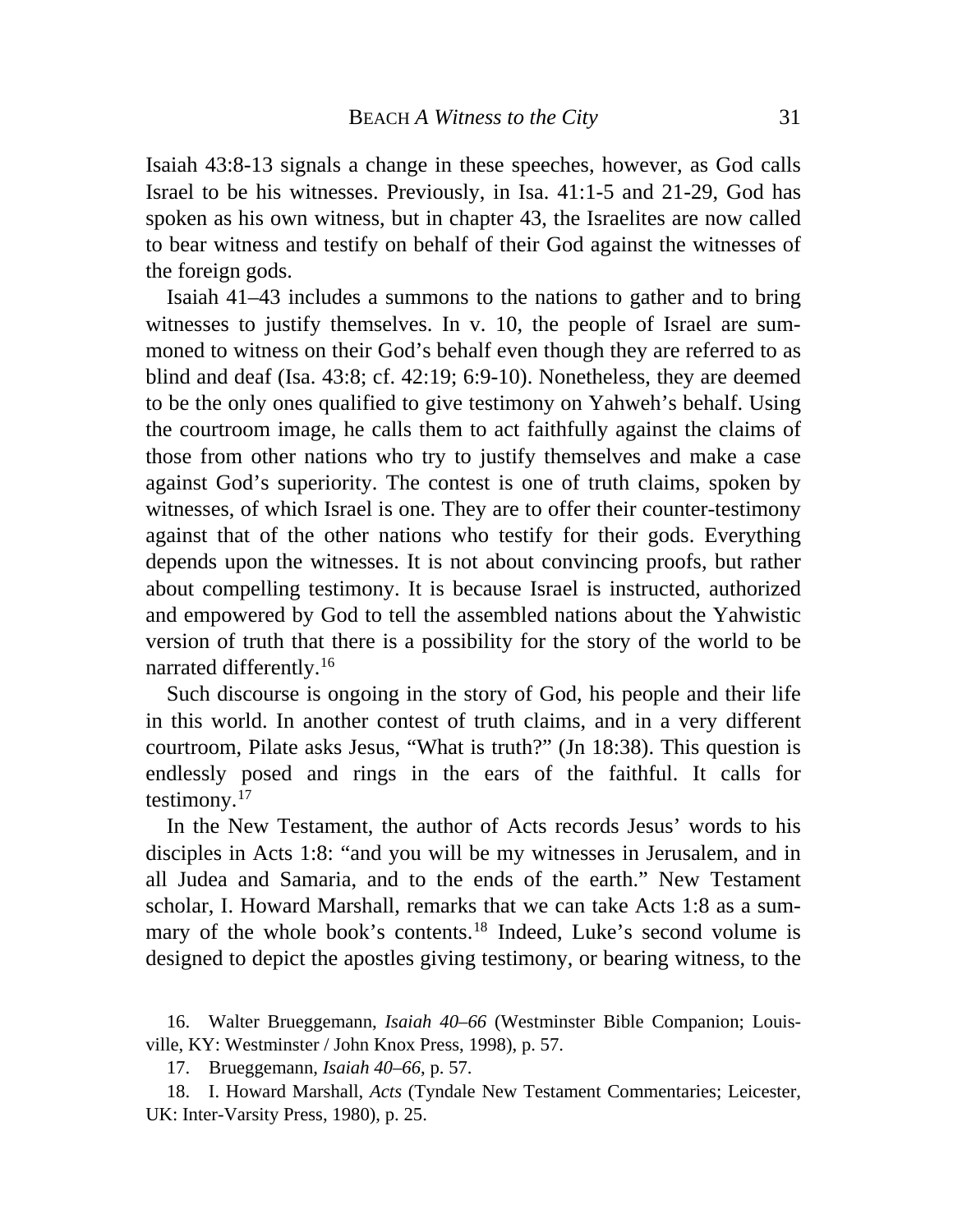resurrection in particular, and to the whole of the Christian message in general.[19](#page-9-0) To do this, the author employs the word built on the root *martur-* (e.g. *martureo* and *marturion*, "bear witness" and "testimony") to depict a central theme of his book.

Studies have demonstrated that these terms have the same "forensic" or These words refer to the Twelve and their role as special witnesses, as well as to Paul and ultimately to the Christian community as a whole as they give testimony to the world regarding the action of God in Christ.<sup>[20](#page-9-1)</sup> legal overtones as the courtroom analogy in Isaiah.<sup>[21](#page-9-2)</sup>

ers render their verdict, they too have the opportunity to become witnesses The speeches of major characters in Acts are often testimonies of people who have been chosen to bear witness to Jesus and his saving activities. They simply tell what they have experienced.<sup>[22](#page-9-3)</sup> In fact, several studies have suggested that it is not just the speeches, but the entire book of Acts that operates as a witness. It has been suggested that the "we passages" in sections of the work help endorse this idea as they indicate that the author was a witness of the message of the witnesses.<sup>[23](#page-9-4)</sup> Given the forensic overtones of the word *marturion,* it amounts to "Luke offering legally acceptable evidence for Christ which will be admitted as valid in the wider court of life itself. The readers stand in that law court, not bearing testimony, but listening to the testimony Acts provides."[24](#page-9-4) Once the readand bear further testimony to what they believe to be true.

 In this sense, Acts begins to develop preaching patterns for the church to follow. Luke seems quite clear that "testimony" was the apostolic method

<span id="page-9-0"></span>9. C.K. Barrett, *Acts: A Shorter Commentary* (London: T. & T. Clark, 2002), p. . 6  $19.$ 

<span id="page-9-1"></span>20. Peter Bolt, "Mission and Witness," in I. Howard Marshall and David Peterson (eds.), *Witness to the Gospel* (Grand Rapids: Eerdmans, 1998), pp. 191-214 (192).

21. Bolt, "Mission and Witness," p. 193.

<span id="page-9-2"></span>The Acts of the Apostles: The Greek Text with Introduction and Commentary (Grand 22. F.F. Bruce notes the many places where this term is utilized. See F.F. Bruce, Rapids: Eerdmans, 1990), p. 103.

<span id="page-9-3"></span>(Peabody: Hendrickson, 2001), especially chapters 2 and 3 where Porter treats the "we" 23. Bolt, "Mission and Witness," p. 193. See also, Stanley E. Porter, *Paul in Acts*  passages extensively.

<span id="page-9-4"></span>24. Bolt, "Mission and Witness," p. 213.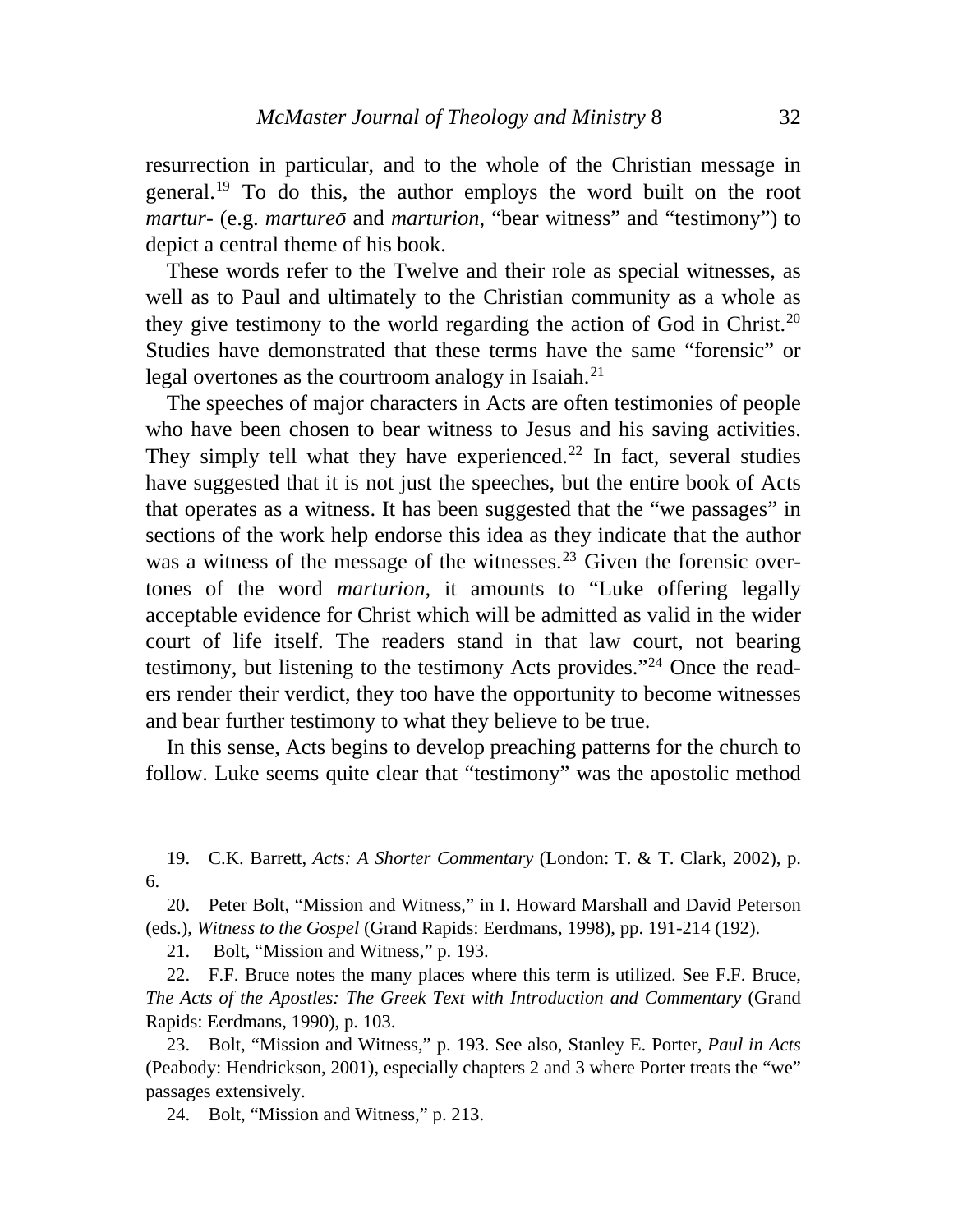tory of the early church are presented as models for Luke's readers to use for their own evangelism."26 of preaching,  $25$  that is, the apostles offered a testimony of what they had been witnesses to. Paul himself, in Acts 22:18 and 26:22, refers to his speech as testimony. This was an apt strategy in a culture that was as pluralistic as the one into which the gospel was born. It was a culture where the message of Christ was being presented to Jews and Greeks, to the cultured and uncultured, who were listening to the teaching of the apostles as an alternate truth claim. The speakers of this message were witnesses called to testify to and contend for the truth of their God against the competing truth claims of the Roman Empire. Howard Marshall writes, "It is hard to resist the impression that the sermons that appear in Luke's his-

### 3. *The Direction and Goal of an Urban Homiletic*

Thus, a homiletical theology for today that is rooted in the biblical motif of courtroom testimony puts the preacher in the witness box. It finds its power in persuasion, not in the authority of privileged position. By testimony we do not mean the kind of warm, experience-based ramblings of an oldfashioned Sunday evening church service. Rather it is the speech of the courtroom witness who boldly offers the "truth" to the assembled court passionately, humbly, clearly, compellingly and persuasively. Such speech is not haughty; it offers rather than insists, even though the witnesses are convinced that what they speak of is right and real. It is informed by hearing, seeing, experiencing and analyzing. Its words are open to crossexamination and counter-testimony. Usually the witness does not even have a chance to clarify or respond. Sometimes even the most faithful witness is made to look foolish or unbelievable. Yet it is testimony that has the power to convict, convince and convert. Such is the speech of the preacher in exile, with authority that flows not from an office but from a powerful testimony of hope and faith. Effective preaching in this postmodern age will come from the witness stand and will see its main function as testimony to a God revealed through a text that has in its view an alternative way of construing the world. It will come as speech from outside

- <span id="page-10-0"></span>25. Bruce, *Acts*, p. 37.
- 26. Marshall, *Acts,* p. 33.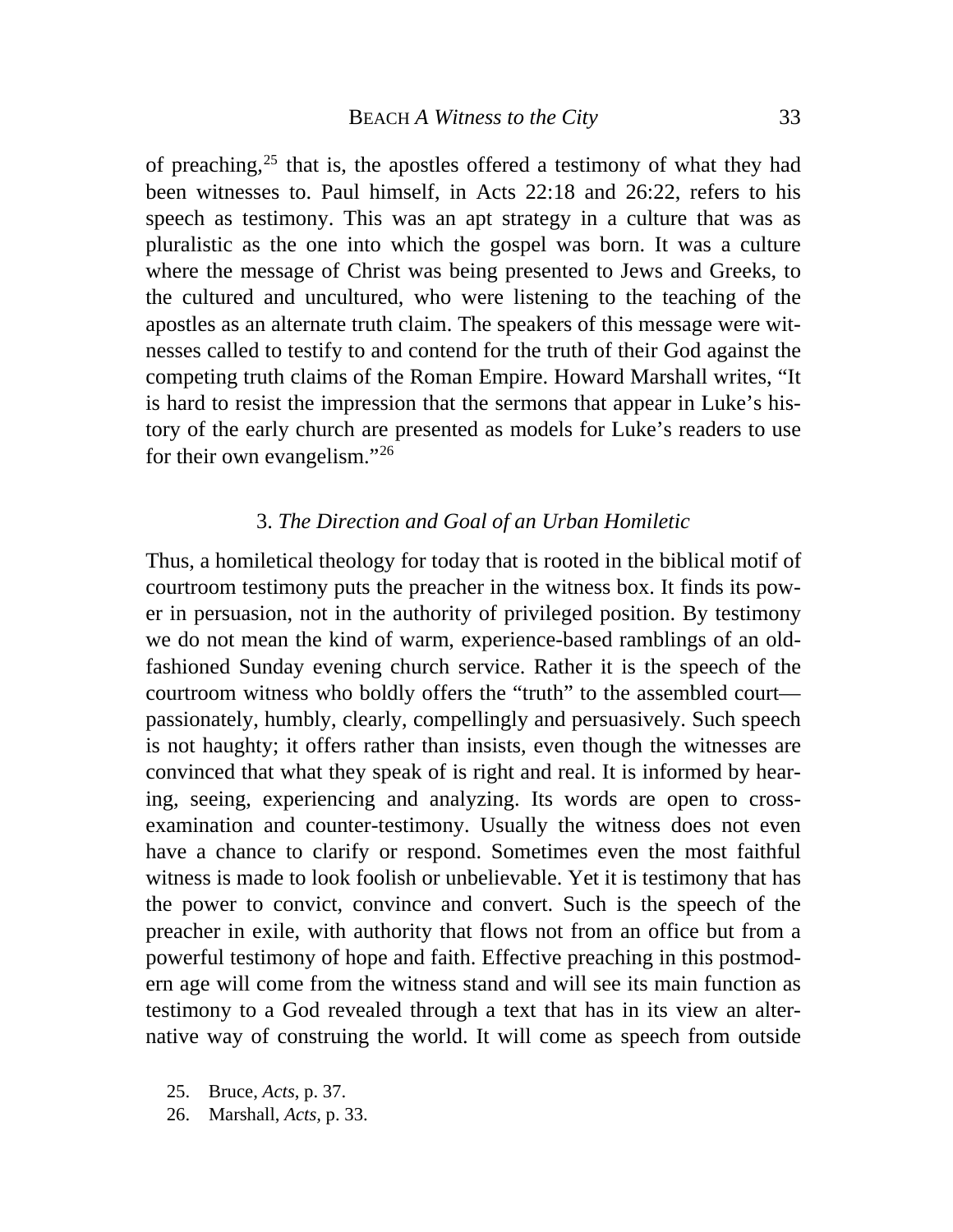the dominant culture, and call for living subversively in a bold endeavor to show the power of God, and of the text, by how we live.

 This, then, is the goal of preaching in any age. But it is very important today, and especially in our cities, to help Christians re-imagine their lives as a community of people called to embody the life of Christ in their midst, and thus serve as a light to the city in which they live. Preaching to the city finds its full effect not in its speech from the pulpit to the congergation but in its power to shape a people and to empower the church to become an expression of the truth it proclaims. Just as the testimony of Isaiah was a call to the community of Israel to act as a witness to Yahweh, and the testimony of the apostles as recorded by Luke was intended to form a community and lay foundations for their own behavior as witnesses to the resurrection, the postmodern urban preacher must preach to form a community that can become infinitely more powerful than one single voice can ever be. The power of urban preaching is found in its ability to form a witnessing community. As theologian Kevin Vanhoozer has writ ten,

communal shapes of living. Proclamations of the Gospel must be accompa-What is needed then is a translation of the Gospel that goes beyond propositions—a translation that would concretize the Gospel in individual and nied by performances that embody in new situations the wisdom and love of God embodied in the cross.<sup>27</sup>

dramatically in an urban setting where the city is less inclined, because of This is the goal and the real hope of preaching in any setting, and most its diverse ethnic, religious and professional make-up, to embrace unfailiar propositional claims.

 Preaching that shapes the life of a community is best done as preachers see themselves as a part of the overall testimony of the church. It is *this*  testimony that finally matters—the embodiment of the gospel in a community and the individual testimonies of faith that its members bear in their own spheres of influence. Every church has an ongoing dialogue that shapes its life and witness. The testimony of preaching is simply one part

 27. Kevin Vanhoozer, "Theology and the Condition of Postmodernity: A Report on the Knowledge (of God)," in Kevin Vanhoozer (ed.), *The Cambridge Companion to Postmodern Theology* (Cambridge: Cambridge University Press, 2003), pp. 3-25 (24).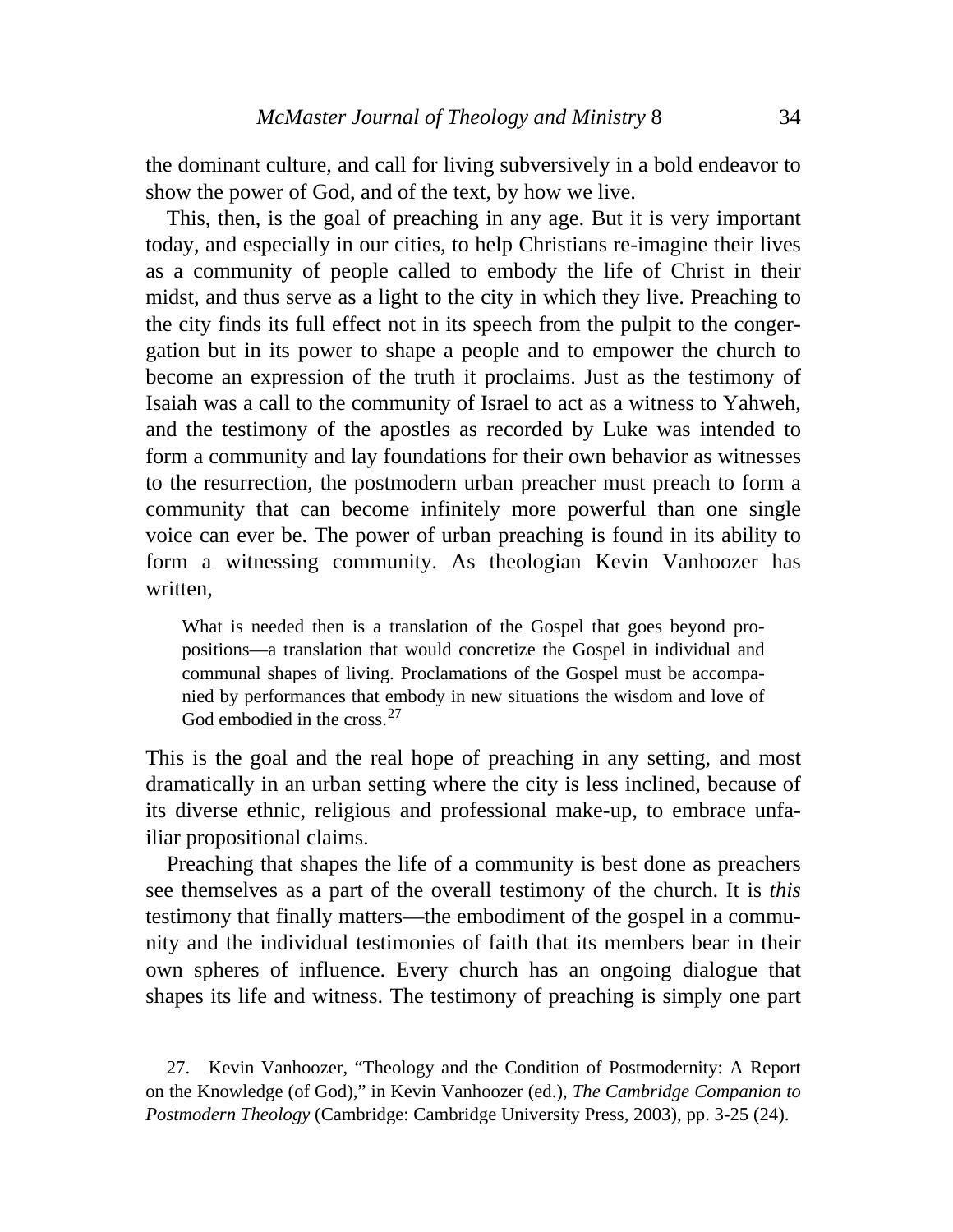preaching as a formative contribution to, but not more important than, the of the church's overall testimony to the city. Preachers join the conversation that the church is already engaged in, seeking to offer their overall conversation of the church. The preacher's testimony is a part of a conversation that shapes and defines a community.28

gation's conversation. It is this living conversation that becomes the testimony to the world through both its speech and its practice of an alternate reality. This again calls for decentralizing the preaching event. Against the view of a traditional reformational theology that presents the sermon as "the word of God," preaching should be properly placed as a part of the life of a people who themselves are designed to be a "word of God," or as Paul wrote to the Corinthians, "a letter of Christ" (2 Cor. 3:3). It is the testimony (or witness) of the church that is the ultimate preaching event. Thus, the sermon needs to contribute to, stimulate and energize the conger-

## 4. *Application*

Two points are essential to applying such a homiletical strategy to contemporary preaching.

# a. *Preaching Must Tell the Story of God by Being Radically Centered around the Biblical Text*

subversive alternative to its hearers. If it is to have formative power for the The goal of this homiletical strategy is not to diminish the role of the sermon or the Bible, but to cast a vision for the preacher as one who takes the stand and offers a daring account of the world as it is narrated by the Bible. Preaching must be Bible-centered if it is to truly offer a distinct and church it must present a truly biblical perspective, the foundation of Christian identity.

tious exploration of the biblical text. It is radically text-centered as it seeks to narrate the scriptural story that informs the congregation's conversation about the text and the God that it reveals. Thus, the preacher's testimony is biblical and expository, a conscien-

 28. O. Wesley Allen Jr, *The Homiletic of All Believers: A Conversational Approach* (Louisville, KY: Westminster / John Knox Press, 2005), pp. 40-42.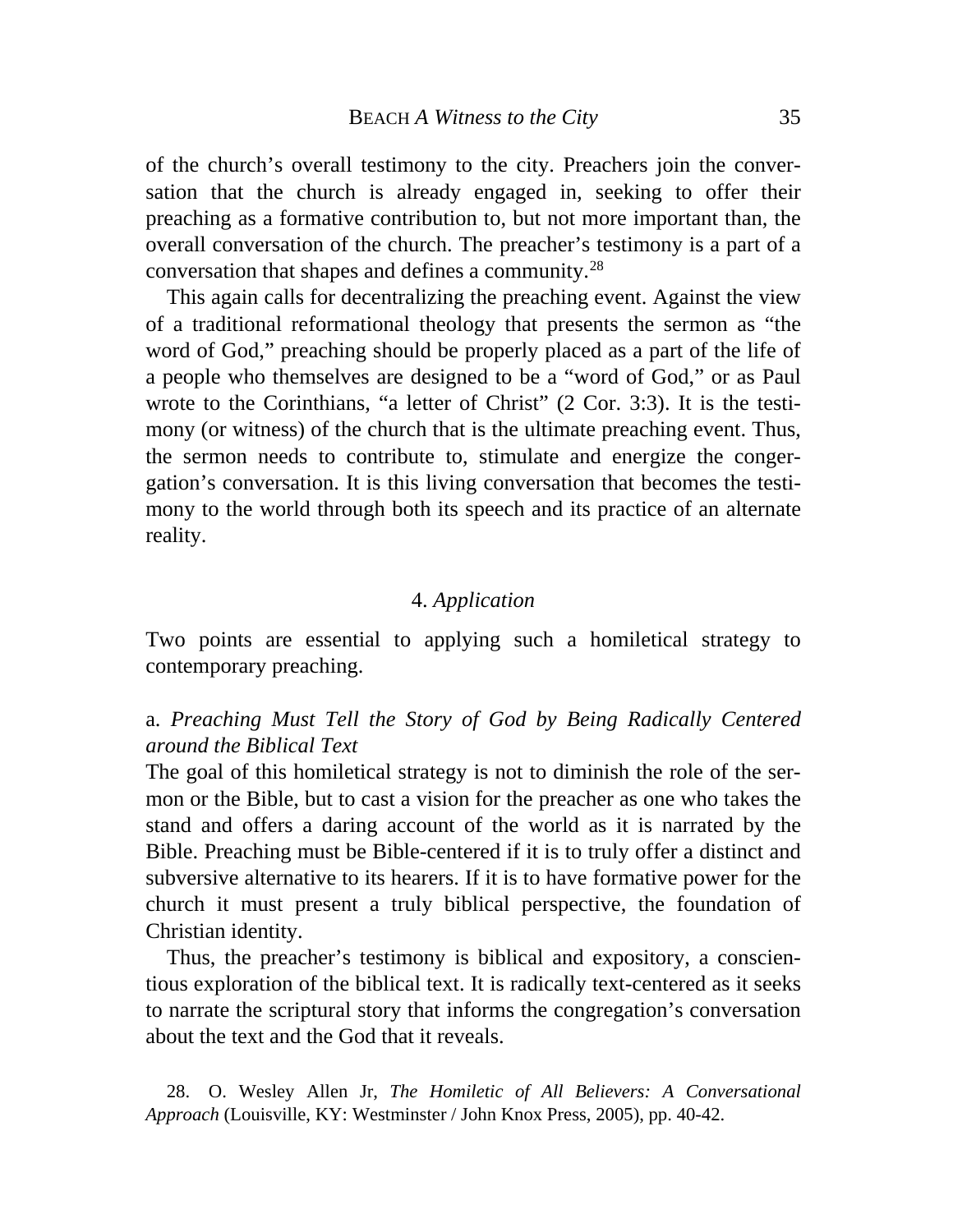## b. *Preaching Must Seek to Continue to Write the Story of our God*

The goal of preaching is to form a community that sees itself as continuing to tell and enact the story of Yahweh through its collective life. As the church is formed by the story of God in Christ, we are also commissioned to be performers of the story and thus to continue its narrative power in our own context.

good as the way it works itself out in the everyday practice of individual and congregational life. In the postmodern milieu, where "truth" is most often deemed to be found in individual experience, the text that will be read and scrutinized for its truth is not the Bible, but the church. The goal of preaching is to help form a church "text" fit to be read by the whole world. Thus, the preacher must always preach with the goal of forming a community that practices God's word. Greater knowledge is never enough; it is only as

## *Conclusion*

story of a church, has the power to shape a community that embodies a Perhaps the homiletic called for in the Canadian city is not radically different from the homiletic called for in most Canadian settings; however, to preach effectively in the city we must recognize its distinctives and speak in a language and style that is appropriate. The challenge of multicultural congregations, religiously plural communities and an educated population must be taken seriously. I am convinced that preaching will be most effective if it offers the gospel in the form of testimony, given from the place of the witness stand. It will be presented with the authority of witnesses who speak with the conviction that what they are offering the court is a true accounting of things. Such speech, as it contributes to the testimony of life to its city.

The rock band U2, in its song "YAHWEH" (which is a prayer; and I thin k, belongs in our hymnals), sings:

Take this city; a city should be shining on a hill.